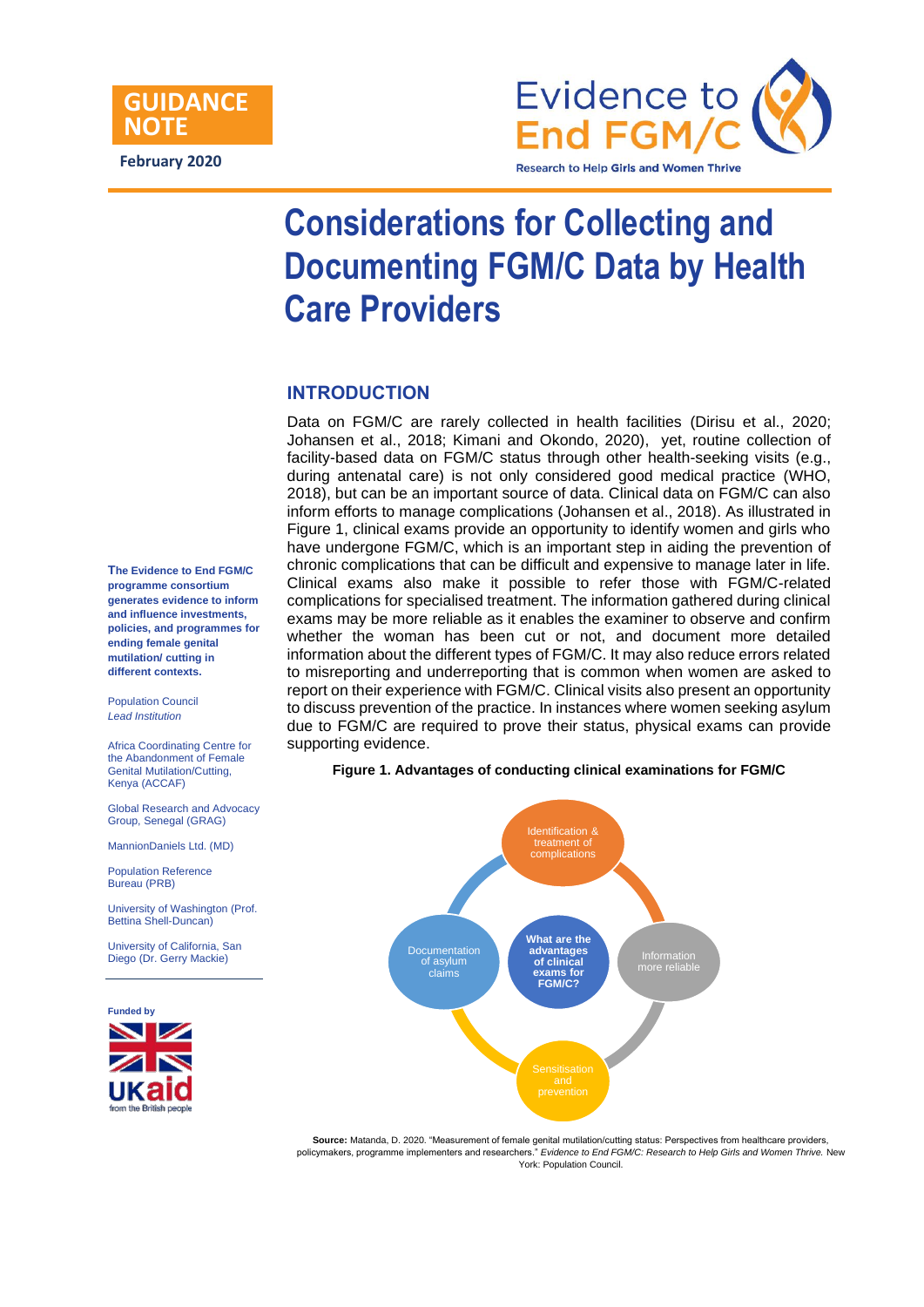#### **ABOUT THIS NOTE**

This note outlines critical considerations for collecting and documenting FGM/C data by health care providers. We draw on existing literature and key findings from a study conducted by the *Evidence to End FGM/C* research consortium that aimed to gather data from professionals working in the area of FGM/C about their views and experiences in the measurement of FGM/C prevalence (Matanda, 2020).

#### **KEY CONSIDERATIONS**

1. **Health care workers need adequate training on FGM/C:** Even though considered the gold standard approach in data collection on FGM/C (Elmusharaf et al., 2006), findings from studies that have investigated the validity of physical examination have shown that the routine collection of FGM/C data may be hindered by several factors. First, clinicians may incorrectly report women's FGM/C status because they are rarely trained on the practice. Second, there is substantial variability in the type of FGM/C performed

across and within countries, which can make it difficult to ascertain the type of FGM/C. Although the World Health Organization has developed a clinical handbook to help clinicians manage health complications from FGM/C (WHO, 2018), in many settings, there are no guidelines on how to conduct physical exams especially when dealing with women likely to have undergone FGM/C. Finally, examination is an invasive procedure and is likely to be traumatic to women and girls if handled unprofessionally—especially in cases where it is done without consent of the patient.

*"It is very intrusive…why should women/girls undergo unnecessary pelvic exams for what - documentation purposes? ... unless they are treating women for gynaecological check-ups or ailments or during pregnancy, I see no reason why health care providers should be examining anyone to report FGM/C status. You may find instances where girls are subjected to these physical exams without their consent, which can also be harmful." -* Researcher, Kenya

2. **Punitive anti-FGM/C laws can cause fear among FGM/C survivors and antagonise the relationship between health care providers and patients:** In contexts where FGM/C is illegal and reporting by health care providers is mandatory, FGM/C survivors may avoid routine visits to health facilities. Punitive anti-FGM/C laws cause fear among FGM/C survivors and antagonise the relationship between health care providers and patients. In such an environment, FGM/C survivors are likely to develop poor health-seeking behaviours, especially for cases that involve physical examination of their genitals. Physical examination could amount to ethnic/racial profiling if the exercise does not apply to every woman/girl

in a given setting. Immigrant women from countries that have traditionally practised FGM/C are in most cases specifically targeted for physical examinations with the aim of assessing their FGM/C status. This approach may be considered discriminatory as it profiles individuals based on their background information such as ethnicity and country of origin. Physical examination could also be a source of shame and discomfort among FGM/C survivors. In contexts where FGM/C is frowned upon, women who have undergone FGM/C may feel uncomfortable undergoing the physical exam because they fear being stigmatised.

*"Probably many asymptomatic FGM survivors avoid routine visits and therefore there may be an overreporting of symptom prevalence. This is especially true in countries where reporting is mandatory, and patients know it." -* Health care provider, USA

3. **Inability of the health system to facilitate documentation of FGM/C can be a hinderance to clinical examinations:** Health systems must offer an enabling environment to support the documentation of FGM/C by providing requisite tools for recording and documenting FGM/C cases; training health care personnel on the documentation of FGM/C; and ensuring the availability of clear policy guidelines to support FGM/C-related data collection. Health systems must also address the